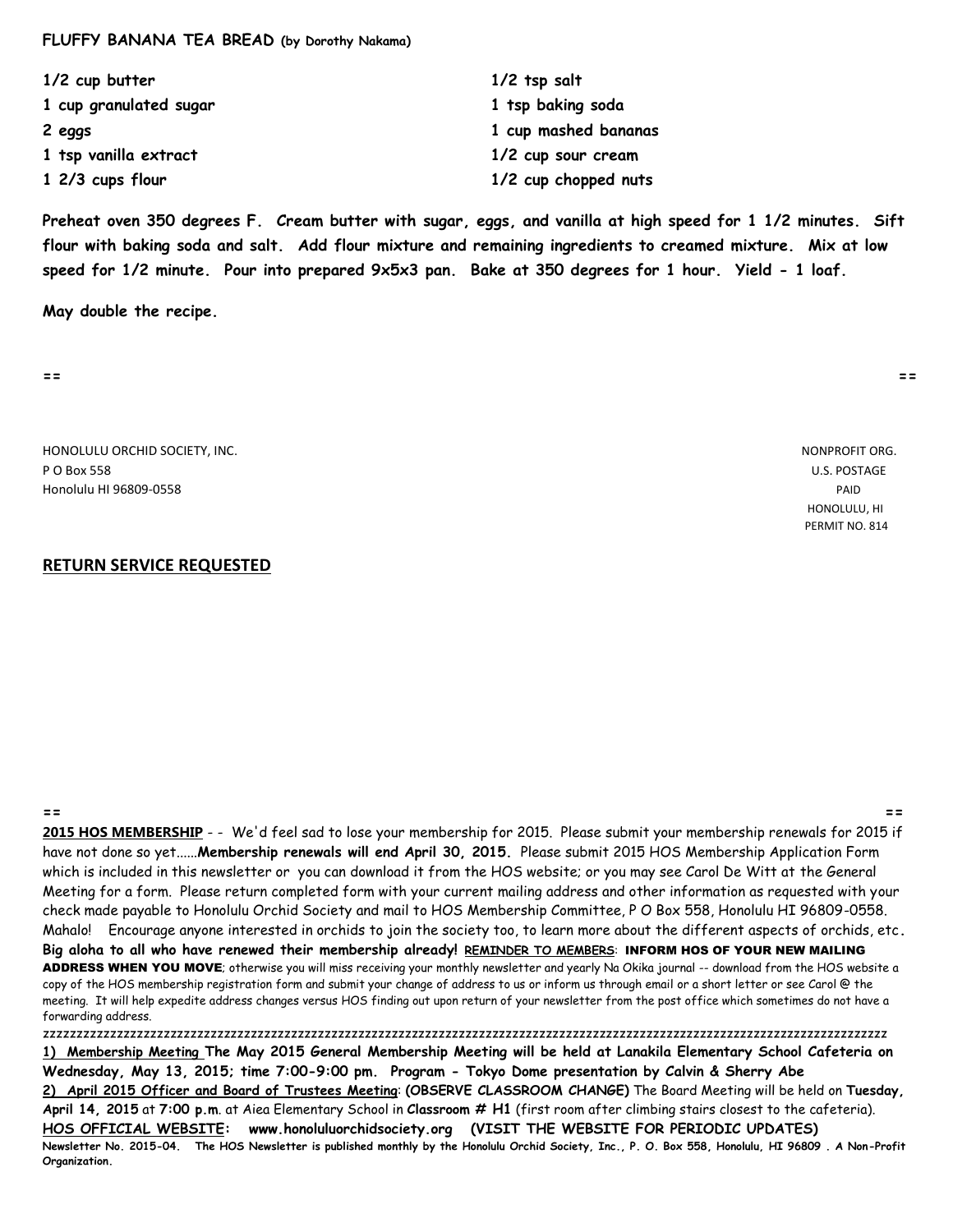# **HONOLULU ORCHID SOCIETY MONTHLY NEWSLETTER No. 2015-04**

HOS GENERAL MEETING

Date: Saturday, April 11, 2015 Time/Place: 8:00 a.m. Program: **"Field Trip to Orchid Nurseries"**

# **A-l-o-h-a m-e-m-b-e-r-s!**

There will be no general membership meeting in April at Lanankila Elementary School due to a school function being held Wednesday evening on April 8. We apologize for the inconvenience and look forward to seeing you at May 2015 membership meeting in the Lanakila School Cafeteria on May 13. In lieu of the membership meeting, members are invited to a Field Trip scheduled for Saturday, April 11, 2015 to Kawamoto Orchid Nursery in Palolo Valley and H & R Nurseries in Waimanalo. **Those interested in attending should meet in the parking lot at Kaimuki Longs Drug Store (on the side closest to 5th Avenue) by 8:00 AM on Saturday**. Carpooling is encouraged as parking at the nurseries is limited. The field trip should be over by noon. We will be joining the Aiea Orchid Club on this field trip.

**MAHALO NUI LOA**. Mahalo **Ben Kodama Jr** for chairing the annual Silent Auction last month and obtaining the great selection of orchid plants. Your efforts made this year's auction a great success at March's General Membership meeting. Thank you to the **19 nurseries statewide** who donated plants for the auction. Appreciation is also extended to members who also brought in plants, various orchid and miscellaneous items and food items for the auction - **David Bealer** - 4 Tier Plastic Shelving Unit, Orchid Plants, & Tillandsia Plant; **Calvin Kumano, Mel Waki, Clem Roldan** - Orchid Plants; **Jackie Lai** - Chinese Gau; **Vivian McCoy** - Larry's Apple Cinnamon Bread; **Inez Brunson** - Butter Mochi w/Crystalized Ginger; ; **Ken & Aileen Ching** - Banana Bread, Lemon Butter & Lilikoi Butter; **Dorothy Nakama** - Banana Bread & Asst Plants ; **Kathy Sakuda** - Hoku's Turtle Bread; **Jennie Rosario** - Chair Throw Cover; and **Linda Inouye & Brad Lau** - Mini Zen Garden.

Mahalo to the following members and Refreshment Committee who brought in a great assortment of goodies to share with those in attendance at our March meeting - **Ruth Chun** - Mini Wontons; **Sherry & Calvin Abe** - Apple Strudel; **Bob & JoAnn Higuchi** - Pepperoni Pizza; **Brian Sabog** - Crab Salad; **Dorothy Nakama** - Inari Sushi; **Jennie Rosario** - Cookies; **Jackie Lai** - Apple Cake; **Karl Duggin** - Cookies; **Kathy Sakuda** - Turtle Bread; **Boudine Ma** - Popcorn; **Ann Geschwandtner -** Barasushi; **Emiko Watanabe** - Chips & Dip; and **Refreshment Committee** - Cold Cut Ham Sandwiches, Fresh Strawberries, Fruit Punch and water. Your donations are truly appreciated! And as a reminder to all who bring refreshments in -- please inform our Refreshment/Hospitality Committee of what you bring to share when you drop off your item at the refreshment table. Much appreciated!

We also acknowledge all who helped with the set up and breakdown and to all of you who were in attendance and supported this fundraiser.

# **No March 2015 Culture Awards due to Auction Night**

**DONATIONS.** Mahalo **Masayuki Otsuji, Fern & Kim Fernandez, Mel & Pamela Waki, and Katherine Leonard & Ian Sandison**  for your generous donations. We sincerely appreciate your generous gifts!

**WELCOME 2015 NEW MEMBERS!** We welcome our newest 2015 HOS members **Alicia Bonifacio of Kaneohe HI, Heather Harbaugh of Aiea HI, Brennan Dela Cruz of Waipahu HI, Brian Frederick of Honolulu HI, Joel Harding of Kaneohe HI, and Doris Taitano of Honolulu HI**. Thank you for joining!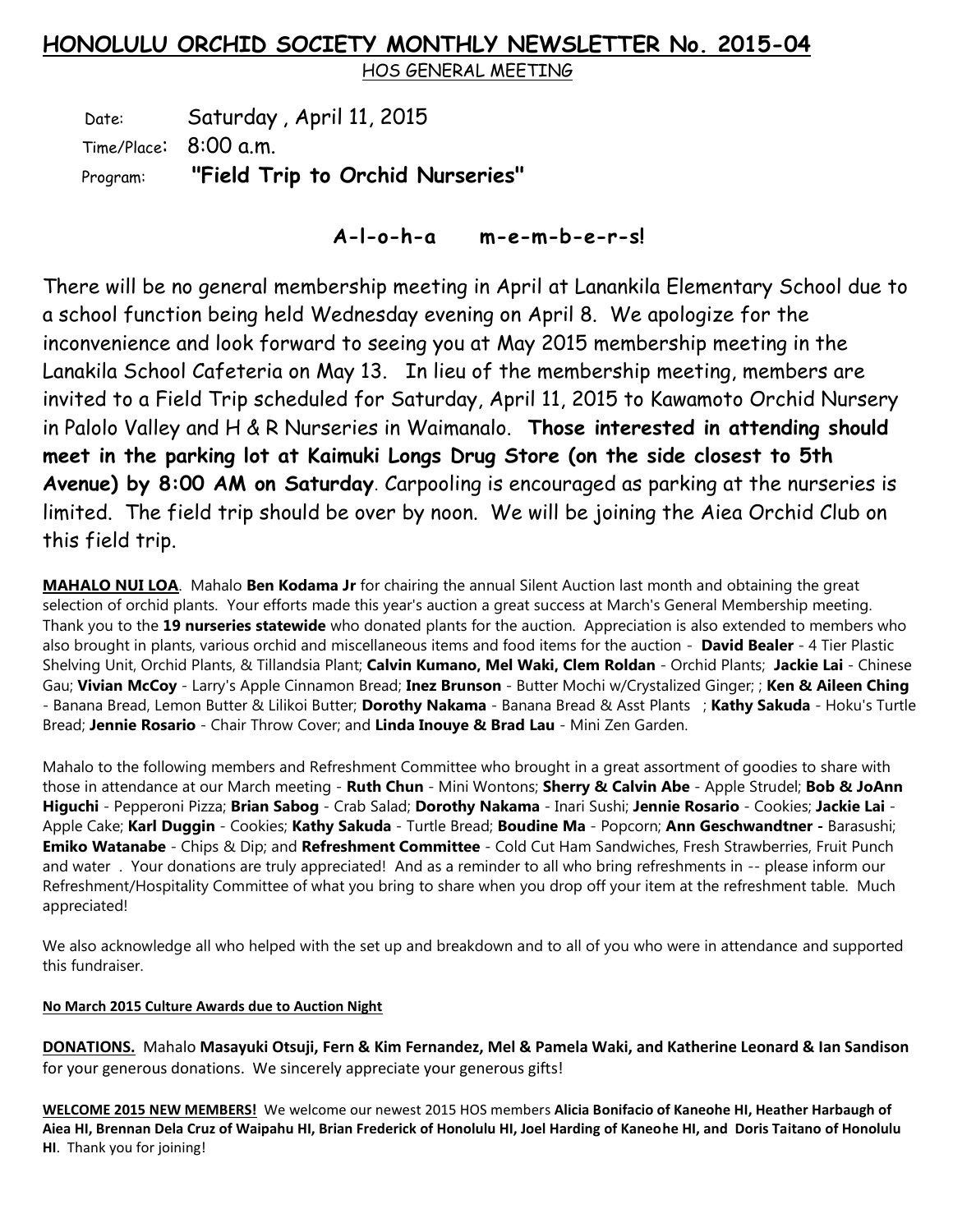**UPCOMING ORCHID SOCIETY OF MANOA, INC. 2015 Annual Orchid Show and Plant Sale will be held at Noelani Elementary School Cafetorium, 2655 Woodlawn Drive, Honolulu. Once again we need our membership full support by providing your blooming orchid plants, greeneries to fill-in open spaces, props, and physical labor and time to help set up and create a fantastic display and also to break down our display. Plant Registration is Friday, May 1, 2015 scheduled to start at 6:30 pm. Due to time constraints you will be encouraged to write your own labels to expedite registration. Labels and pens will be provided by Orchid Society of Manoa. Plants for the miniature display should be noted on the registration form so the correct size labels can be provided.** 

**Bob & JoAnn Higuchi will co-chair the 10' x 10' floor display we will be setting up. We have a short timeframe to set up the display before judging officially starts at 8:30 pm on Friday. PLEASE BRING YOUR BLOOMING PLANTS PRIOR TO 6 pm and be ready to register plants when the doors open for registration. WE ALSO NEED GREENS AND PELE's HAIR. Members please stick around and help set up the display. Show dates are Saturday, May 2, 2015 from 8:30 am to 4:00 pm and Sunday, May 3 from 8:30 am to 3:00 pm (plant sales closes at 2:30 pm). We also need your help with the breakdown of the display on Sunday at the close of the show.**

**ORCHID SHOWS.** Once again, the Kunia Orchid Society and the Windward Orchid Society simultaneously opened orchid shows on the same dates this year during the period March 20, 2015 to March 22, 2015. Appreciation is acknowledged to all who turned out to give support to the HOS. Thank you to all who supported Windward Orchid Society by attending their show even though we did not set up a display this year.

**KUNIA ORCHID SOCIETY's 61st ANNUAL KUNIA SHOW AND PLANT SALE** - Entering into the quiet neighborhood of Wahiawa and up California Avenue, the hustle and bustle of the Kunia Orchid Society opened the first orchid show of 2014 at the Leilehua High School Paul T. Kobayashi Gym. Honolulu Orchid Society was honored with an award of First Place for Large Display (\$150).

We thank Carol De Witt, Mel Waki, Ben Sills, Vivian McCoy, Calvin & Sherry Abe, Inez Brunson, Bob & JoAnn Higuchi, Charlotte Yamamoto, Ruth Chun and Judy Hidano for helping to set up and breakdown our display and Kathy Sakuda and Pam Waki who also helped with the breakdown. We also thank Williette Wong, Mei Lin Wong-Gary, Ben Sills, Don Minatoya, Doug DeMoss, Charlotte Yamamoto, Bob & JoAnn Higuchi, Valerie Ho, Inez Brunson, Calvin & Sherry Abe, Pam Waki, Ken & Aileen Ching, Bill & Hilda Takamatsu, Ruth Chun, Bradley Lau, Vivian McCoy, Calvin Kumano and George & Judy Hidano for sharing your blooming orchid plants, greeneries, and props in the display. Trophies were presented to the following in our display:

| Best Cattleya in Show - Mayor's Trophy                             |
|--------------------------------------------------------------------|
| C. amethystoglossa 'Cathy', Owner: Doug DeMoss                     |
| Best Ascocenda in Show                                             |
| Ascda. Norma Majewski 'Pupukea Senset' HCC AOS, Owner: Doug DeMoss |
| <b>Best Vandaceous in Show</b>                                     |
| V. Boonyarit Diamond, Owner: Ken & Aileen Ching                    |
| Best Epidendrum in Show                                            |
| Epi. schumannianum, Owner: Ken & Aileen Ching                      |
| Best Cymbidium in Show                                             |
| Cym. Little Black Sambo 'Black Magic' AM AOS, Owner: Calvin Kumano |
| Best Miltonia in Show                                              |
| Milt. Cream Puff, Owner: Ruth Chun                                 |
| Best Flowering Specimen in Show                                    |
| Den. Paul Paquette 'Baxter', Owner: George & Judy Hidano           |
| Best Species in Show                                               |
| Epi. stamfordianum, Owner: George & Judy Hidano                    |